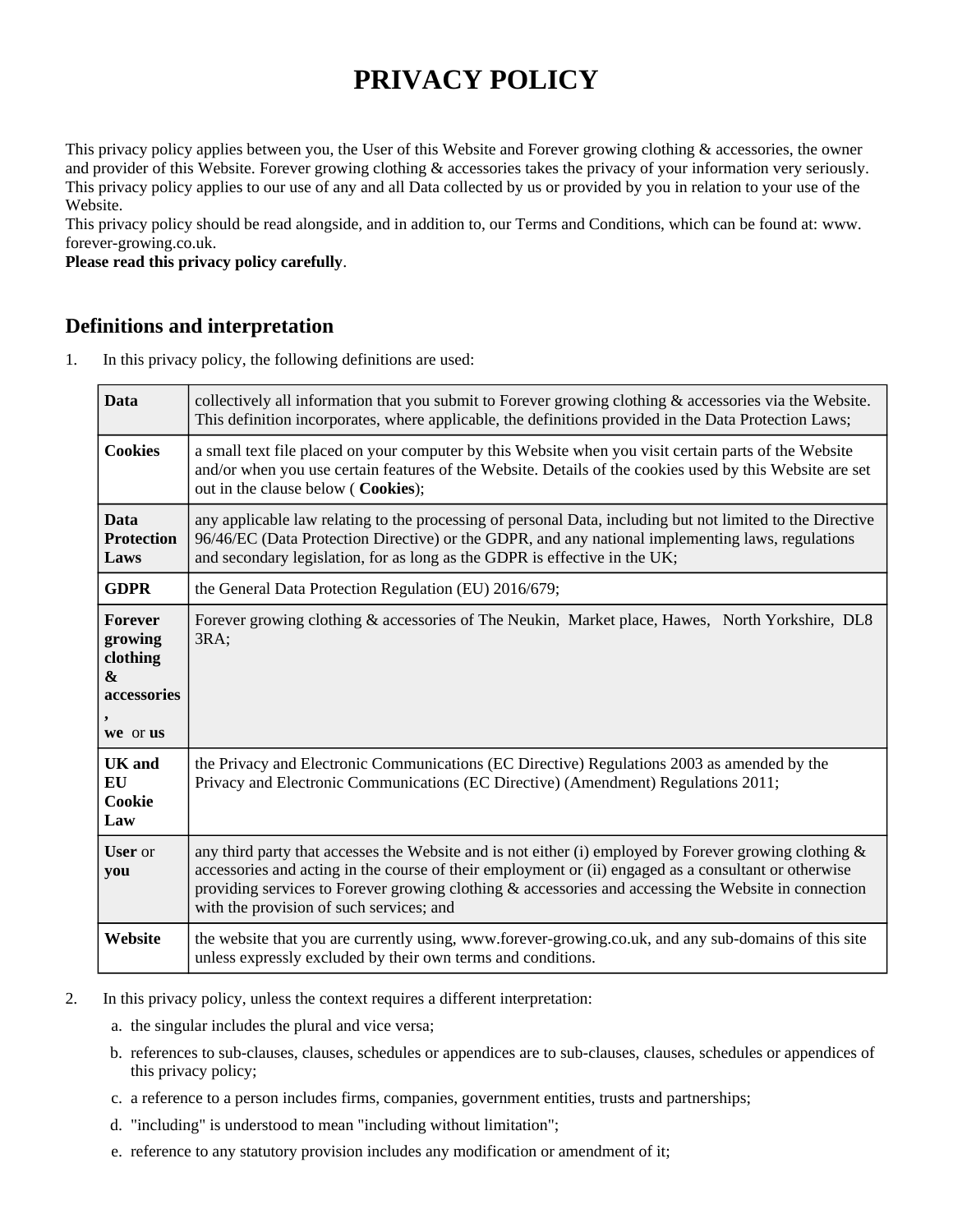f. the headings and sub-headings do not form part of this privacy policy.

# **Scope of this privacy policy**

- 3. This privacy policy applies only to the actions of Forever growing clothing & accessories and Users with respect to this Website. It does not extend to any websites that can be accessed from this Website including, but not limited to, any links we may provide to social media websites.
- 4. For purposes of the applicable Data Protection Laws, Forever growing clothing & accessories is the "data controller". This means that Forever growing clothing & accessories determines the purposes for which, and the manner in which, your Data is processed.

#### **Data collected**

- 5. We may collect the following Data, which includes personal Data, from you:
	- a. name;
	- b. contact Information such as email addresses and telephone numbers;
	- c. debit or credit card;

in each case, in accordance with this privacy policy.

#### **How we collect Data**

- 6. We collect Data in the following ways:
	- a. data is given to us by you ; and
	- b. data is collected automatically.

#### **Data that is given to us by you**

- 7. Forever growing clothing & accessories will collect your Data in a number of ways, for example:
	- a. when you contact us through the Website, by telephone, post, e-mail or through any other means;
	- b. when you make payments to us, through this Website or otherwise;

in each case, in accordance with this privacy policy.

#### **Data that is collected automatically**

- 8. To the extent that you access the Website, we will collect your Data automatically, for example:
	- a. we automatically collect some information about your visit to the Website. This information helps us to make improvements to Website content and navigation, and includes your IP address, the date, times and frequency with which you access the Website and the way you use and interact with its content.
	- b. we will collect your Data automatically via cookies, in line with the cookie settings on your browser. For more information about cookies, and how we use them on the Website, see the section below, headed "Cookies".

# **Our use of Data**

- 9. Any or all of the above Data may be required by us from time to time in order to provide you with the best possible service and experience when using our Website. Specifically, Data may be used by us for the following reasons:
	- a. internal record keeping;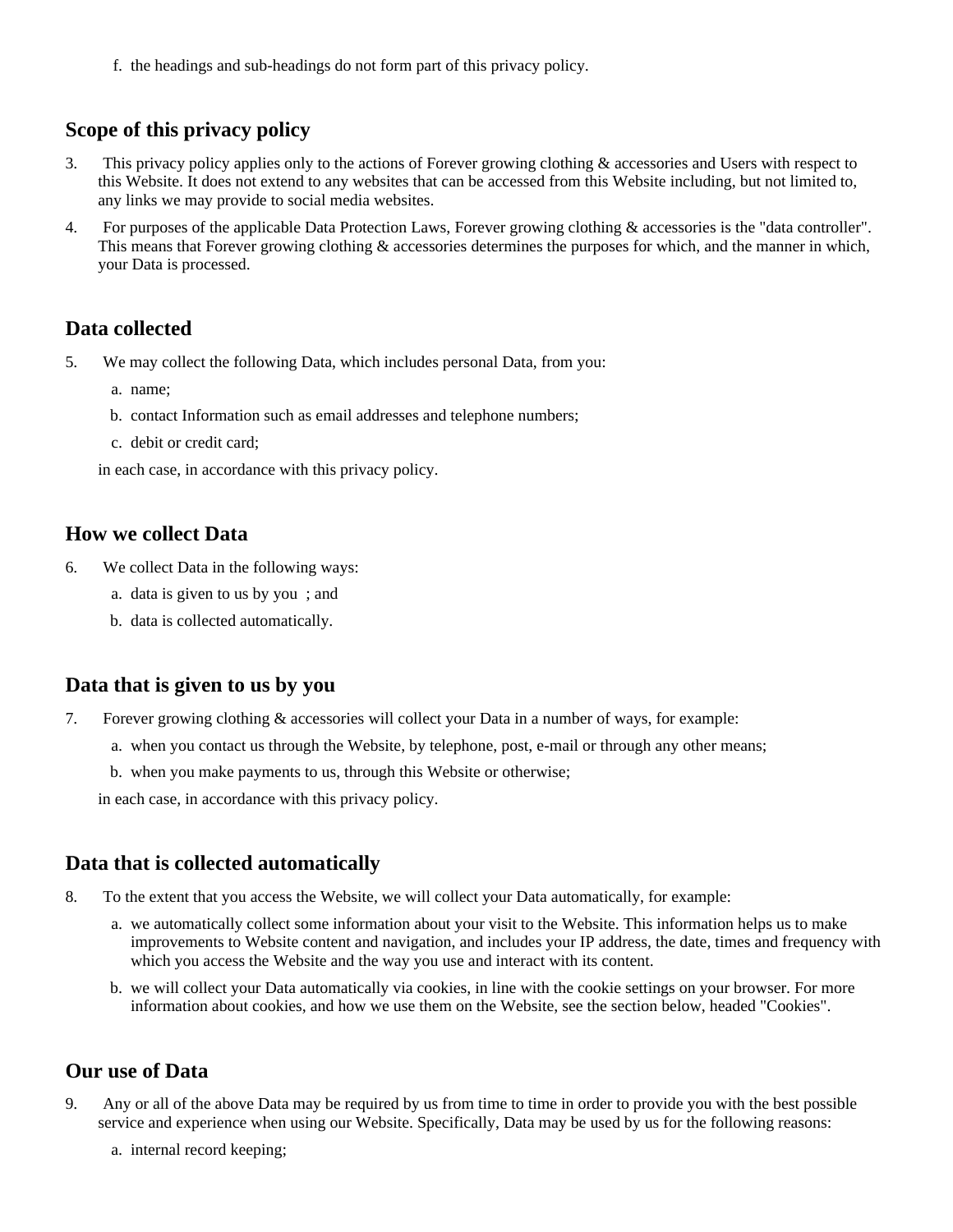in each case, in accordance with this privacy policy.

10. We may use your Data for the above purposes if we deem it necessary to do so for our legitimate interests. If you are not satisfied with this, you have the right to object in certain circumstances (see the section headed "Your rights" below).

### **Who we share Data with**

- 11. We may share your Data with the following groups of people for the following reasons:
	- a. third party payment providers who process payments made over the Website for PayPal to process payments & refunds ;

in each case, in accordance with this privacy policy.

# **Keeping Data secure**

- 12. We will use technical and organisational measures to safeguard your Data, for example:
	- a. access to your account is controlled by a password and a user name that is unique to you.
	- b. we store your Data on secure servers.
- 13. Technical and organisational measures include measures to deal with any suspected data breach. If you suspect any misuse or loss or unauthorised access to your Data, please let us know immediately by contacting us via this e-mail address: forever-growing@hotmail.com.
- 14. If you want detailed information from Get Safe Online on how to protect your information and your computers and devices against fraud, identity theft, viruses and many other online problems, please visit www.getsafeonline.org. Get Safe Online is supported by HM Government and leading businesses.

#### **Data retention**

- 15. Unless a longer retention period is required or permitted by law, we will only hold your Data on our systems for the period necessary to fulfil the purposes outlined in this privacy policy or until you request that the Data be deleted.
- 16. Even if we delete your Data, it may persist on backup or archival media for legal, tax or regulatory purposes.

# **Your rights**

- 17. You have the following rights in relation to your Data:
	- a. **Right to access** the right to request (i) copies of the information we hold about you at any time, or (ii) that we modify, update or delete such information. If we provide you with access to the information we hold about you, we will not charge you for this, unless your request is "manifestly unfounded or excessive." Where we are legally permitted to do so, we may refuse your request. If we refuse your request, we will tell you the reasons why.
	- b. **Right to correct** the right to have your Data rectified if it is inaccurate or incomplete.
	- c. **Right to erase** the right to request that we delete or remove your Data from our systems.
	- d. **Right to restrict our use of your Data** the right to "block" us from using your Data or limit the way in which we can use it.
	- e. **Right to data portability** the right to request that we move, copy or transfer your Data.
	- f. **Right to object** the right to object to our use of your Data including where we use it for our legitimate interests.
- 18. To make enquiries, exercise any of your rights set out above, or withdraw your consent to the processing of your Data (where consent is our legal basis for processing your Data), please contact us via this e-mail address: forevergrowing@hotmail.com.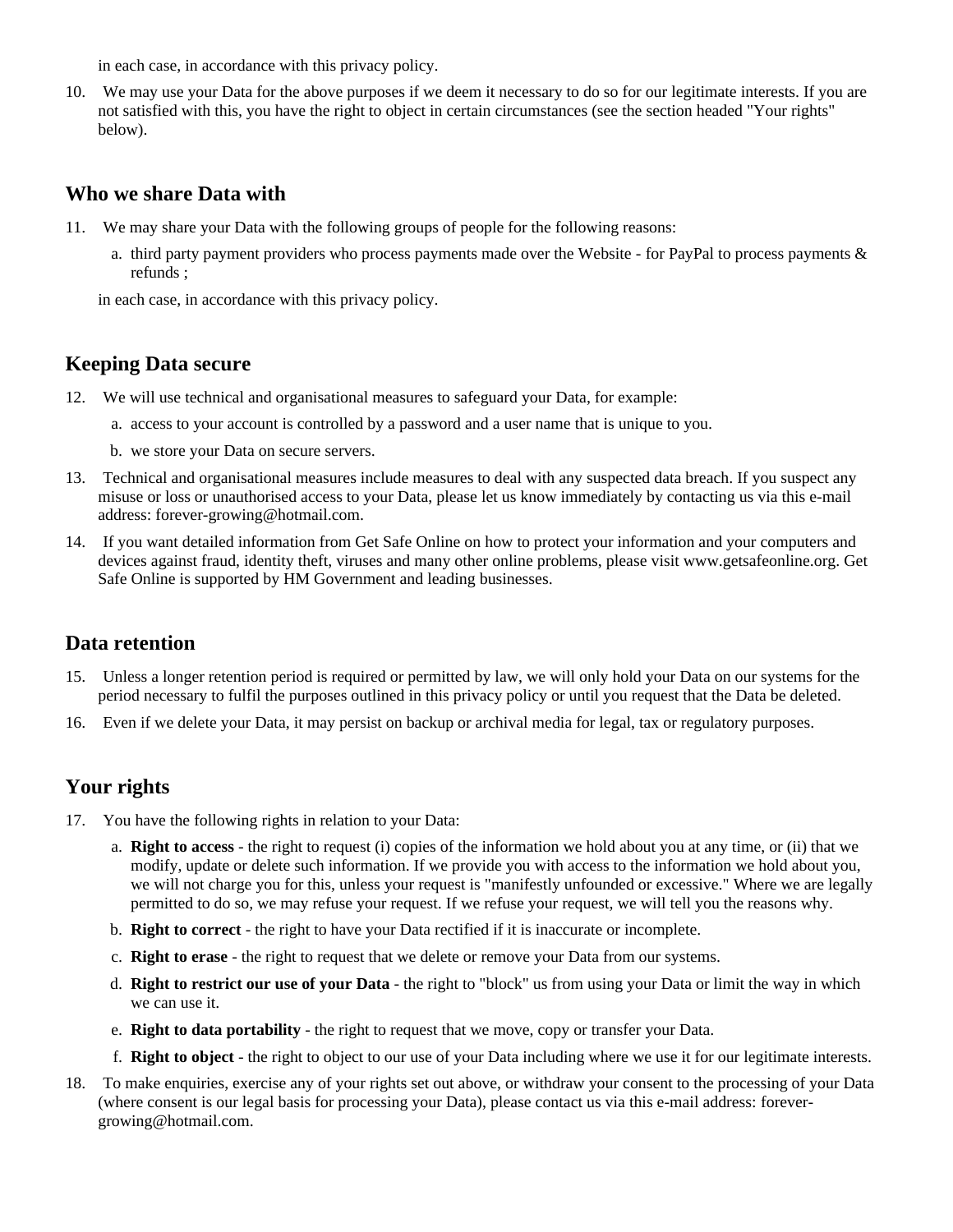- 19. If you are not satisfied with the way a complaint you make in relation to your Data is handled by us, you may be able to refer your complaint to the relevant data protection authority. For the UK, this is the Information Commissioner's Office (ICO). The ICO's contact details can be found on their website at https://ico.org.uk/.
- 20. It is important that the Data we hold about you is accurate and current. Please keep us informed if your Data changes during the period for which we hold it.

# **Links to other websites**

21. This Website may, from time to time, provide links to other websites. We have no control over such websites and are not responsible for the content of these websites. This privacy policy does not extend to your use of such websites. You are advised to read the privacy policy or statement of other websites prior to using them.

# **Changes of business ownership and control**

- 22. Forever growing clothing & accessories may, from time to time, expand or reduce our business and this may involve the sale and/or the transfer of control of all or part of Forever growing clothing & accessories. Data provided by Users will, where it is relevant to any part of our business so transferred, be transferred along with that part and the new owner or newly controlling party will, under the terms of this privacy policy, be permitted to use the Data for the purposes for which it was originally supplied to us.
- 23. We may also disclose Data to a prospective purchaser of our business or any part of it.
- 24. In the above instances, we will take steps with the aim of ensuring your privacy is protected.

#### **Cookies**

- 25. This Website may place and access certain Cookies on your computer. Forever growing clothing & accessories uses Cookies to improve your experience of using the Website and to improve our range of products. Forever growing clothing & accessories has carefully chosen these Cookies and has taken steps to ensure that your privacy is protected and respected at all times.
- 26. All Cookies used by this Website are used in accordance with current UK and EU Cookie Law.
- 27. Before the Website places Cookies on your computer, you will be presented with a message bar requesting your consent to set those Cookies. By giving your consent to the placing of Cookies, you are enabling Forever growing clothing & accessories to provide a better experience and service to you. You may, if you wish, deny consent to the placing of Cookies; however certain features of the Website may not function fully or as intended.
- 28. This Website may place the following Cookies:

| <b>Type of Cookie</b>      | <b>Purpose</b>                                                                                                                                                                                                                 |
|----------------------------|--------------------------------------------------------------------------------------------------------------------------------------------------------------------------------------------------------------------------------|
| Strictly necessary cookies | These are cookies that are required for the operation of our website. They<br>include, for example, cookies that enable you to log into secure areas of our<br>website, use a shopping cart or make use of e-billing services. |

- 29. You can find a list of Cookies that we use in the Cookies Schedule.
- 30. You can choose to enable or disable Cookies in your internet browser. By default, most internet browsers accept Cookies but this can be changed. For further details, please consult the help menu in your internet browser.
- 31. You can choose to delete Cookies at any time; however you may lose any information that enables you to access the Website more quickly and efficiently including, but not limited to, personalisation settings.
- 32. It is recommended that you ensure that your internet browser is up-to-date and that you consult the help and guidance provided by the developer of your internet browser if you are unsure about adjusting your privacy settings.
- 33. For more information generally on cookies, including how to disable them, please refer to aboutcookies.org. You will also find details on how to delete cookies from your computer.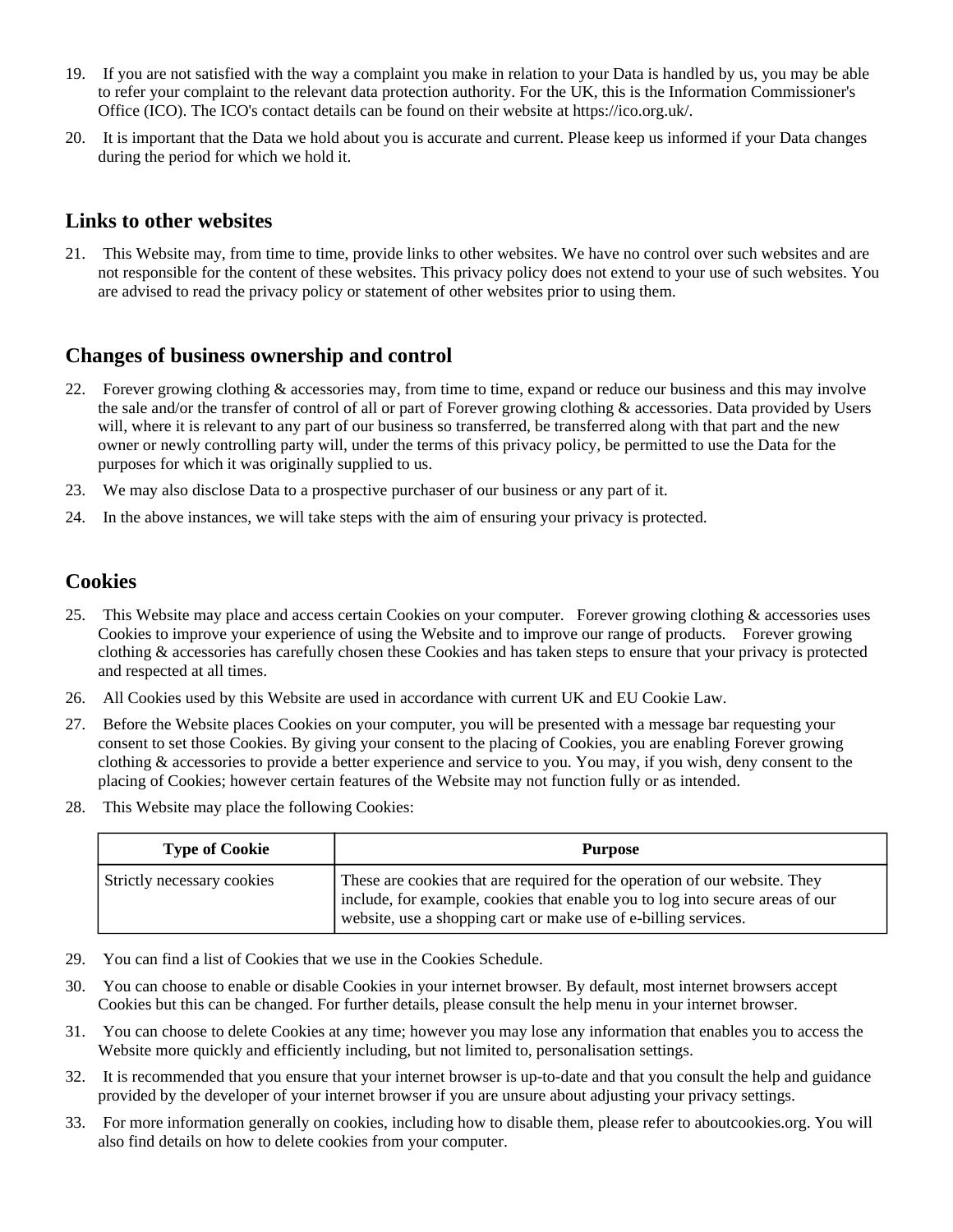# **General**

- 34. You may not transfer any of your rights under this privacy policy to any other person. We may transfer our rights under this privacy policy where we reasonably believe your rights will not be affected.
- 35. If any court or competent authority finds that any provision of this privacy policy (or part of any provision) is invalid, illegal or unenforceable, that provision or part-provision will, to the extent required, be deemed to be deleted, and the validity and enforceability of the other provisions of this privacy policy will not be affected.
- 36. Unless otherwise agreed, no delay, act or omission by a party in exercising any right or remedy will be deemed a waiver of that, or any other, right or remedy.
- 37. This Agreement will be governed by and interpreted according to the law of England and Wales. All disputes arising under the Agreement will be subject to the exclusive jurisdiction of the English and Welsh courts.

# **Changes to this privacy policy**

38. Forever growing clothing & accessories reserves the right to change this privacy policy as we may deem necessary from time to time or as may be required by law. Any changes will be immediately posted on the Website and you are deemed to have accepted the terms of the privacy policy on your first use of the Website following the alterations.

You may contact Forever growing clothing & accessories by email at forever-growing@hotmail.com.

# **Attribution**

39. This privacy policy was created using a document from [Rocket Lawyer](https://www.rocketlawyer.com/gb/en/) (https://www.rocketlawyer.com/gb/en). **17 August 2020**